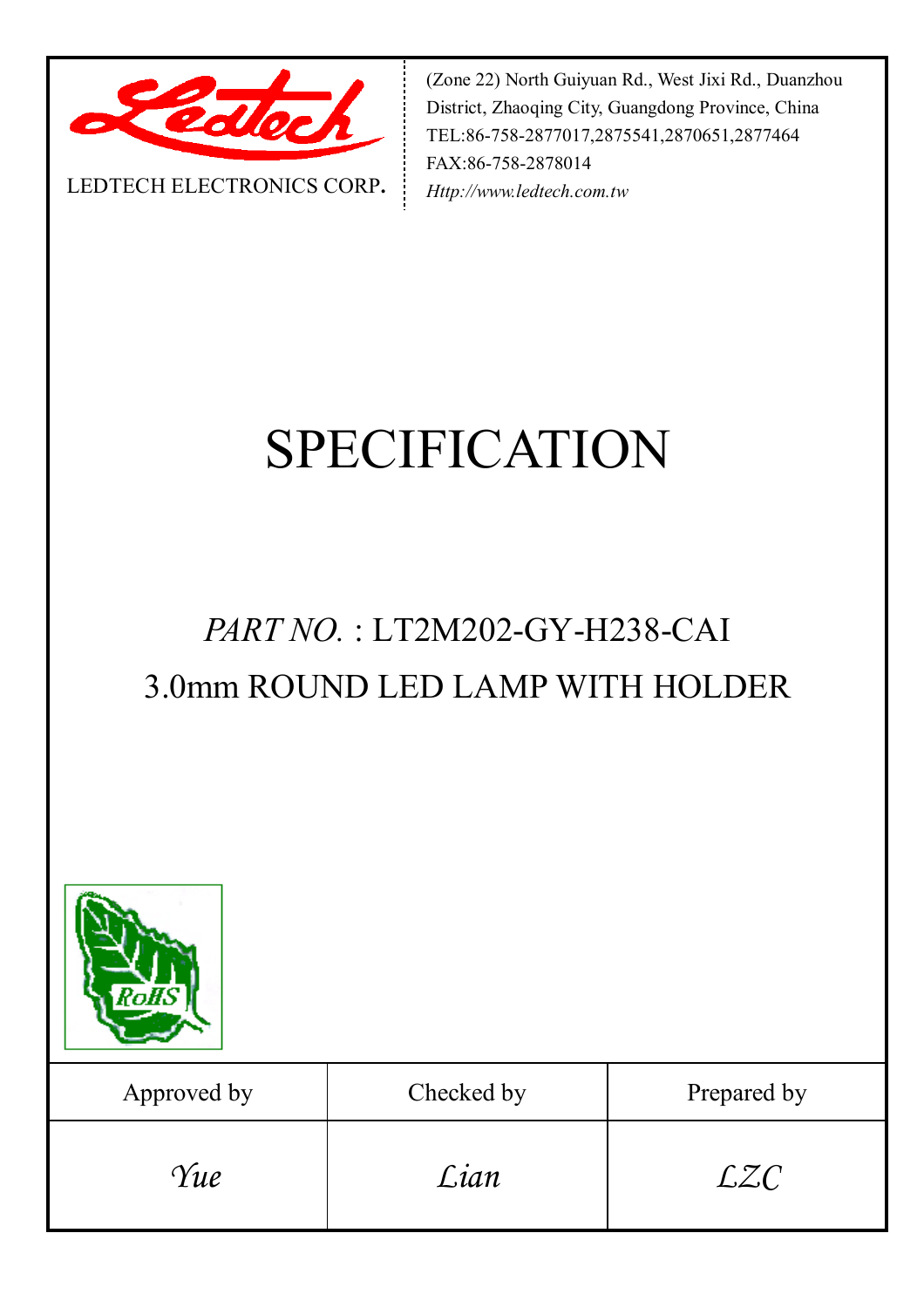

### **Package Dimensions**



Notes:

- 1. All dimensions are in mm.
- 2. Tolerance is  $\pm$  0.25mm unless otherwise noted.

#### **Description**

| Part No.            | LED Chip  |                       |                |  |
|---------------------|-----------|-----------------------|----------------|--|
|                     | Material  | <b>Emitting Color</b> | Lens Color     |  |
| LT2M202-GY-H238-CAI | GaAsP/GaP | Yellow                | White diffused |  |
|                     | GaP/GaP   | Green                 |                |  |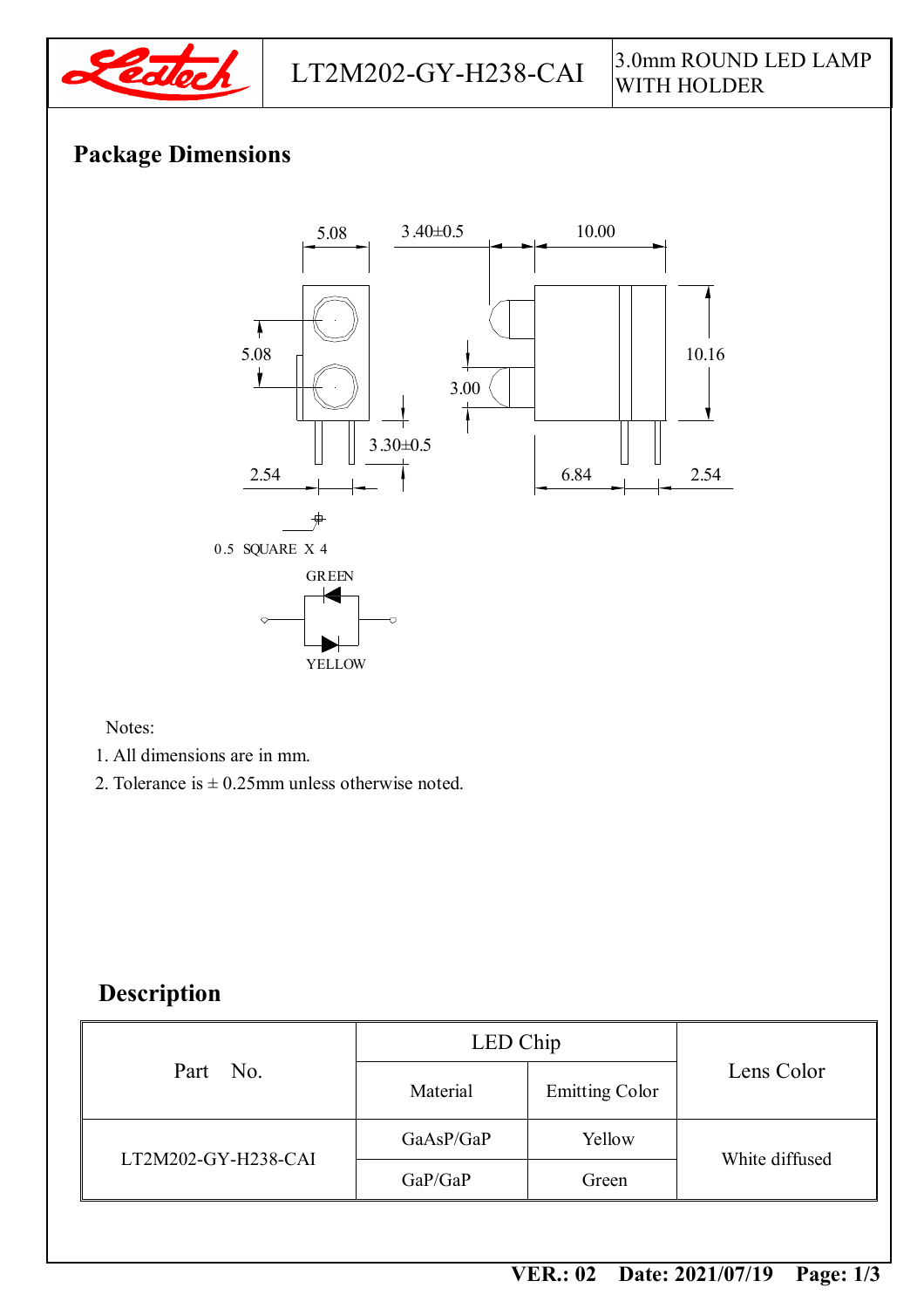

### **Absolute Maximum Ratings at Ta=25℃**

| Parameter                                          | Symbol      |                                           | Unit     |     |  |
|----------------------------------------------------|-------------|-------------------------------------------|----------|-----|--|
|                                                    |             | G                                         | 78       | mW  |  |
| Power Dissipation                                  | <b>PD</b>   | Y                                         | 78       |     |  |
| D.C. Forward Current                               | If          |                                           | mA       |     |  |
| Peak Current (1/10Duty Cycle, 0.1 ms Pulse Width.) | If(Peak)    |                                           | mA       |     |  |
| <b>Operating Temperature Range</b>                 | Topr        | $-25$ to $+85$                            | $\gamma$ |     |  |
| <b>Storage Temperature Range</b>                   | <b>Tstg</b> | $-40$ to $+100$                           |          | °∩° |  |
| Soldering Temperature (1.6mm from body)            | <b>Tsol</b> | Dip Soldering : $260^{\circ}$ for 5 sec.  |          |     |  |
|                                                    |             | Hand Soldering : $350^{\circ}$ for 3 sec. |          |     |  |

### **Electrical and Optical Characteristics:**

| Parameter                 | Symbol          | Condition   | Color | Min. | Typ. | Max. | Unit                    |
|---------------------------|-----------------|-------------|-------|------|------|------|-------------------------|
| Luminous Intensity        | Iv              | $If = 20mA$ | G     | 3.0  | 8.0  |      | mcd                     |
|                           |                 |             | Y     | 3.0  | 8.0  |      |                         |
| Forward Voltage           | Vf              | If= $20mA$  | G     | 2.0  | 2.1  | 2.6  | $\overline{\mathbf{V}}$ |
|                           |                 |             | Y     | 2.0  | 2.1  | 2.6  |                         |
| Peak Wavelength           | $\lambda p$     | $If=20mA$   | G     |      | 567  |      | nm                      |
|                           |                 |             | Y     |      | 585  |      |                         |
| Dominant Wavelength       | $\lambda$ d     | $If=20mA$   | G     |      | 572  |      | nm                      |
|                           |                 |             | Y     |      | 590  |      |                         |
| Reverse (Leakage) Current | Ir              | $Vr = 5V$   |       |      |      | 50   | $\mu$ A                 |
| Viewing Angle             | $2 \theta$ 1/2  | If= $20mA$  |       |      | 70   |      | deg                     |
| Spectrum Line Halfwidth   | $\Delta\lambda$ | $If=20mA$   | G     |      | 30   |      | nm                      |
|                           |                 |             | Y     |      | 35   |      |                         |

Note:The datas come from the SPEC. of LT2M02-23-C85-A64.